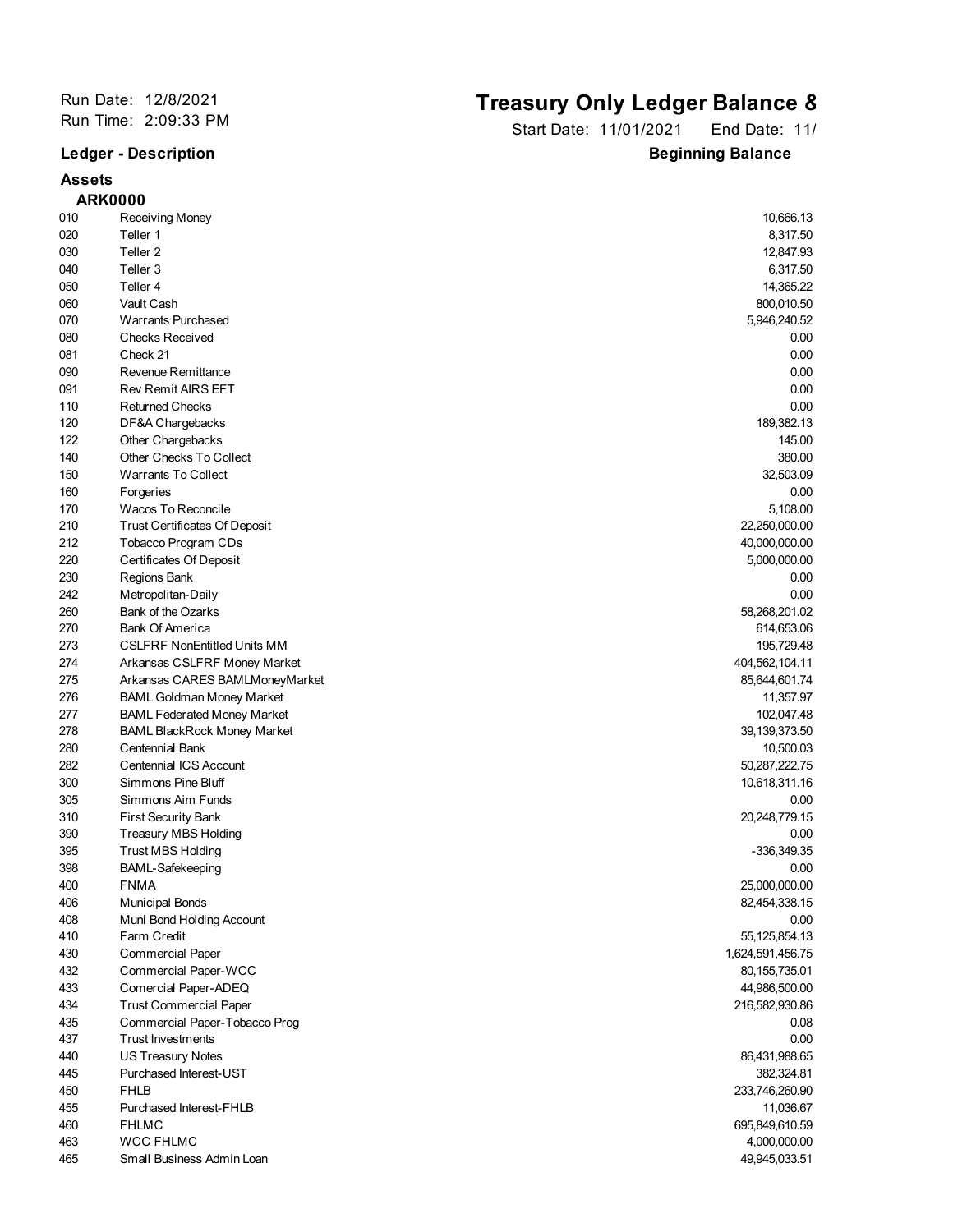*Grand Total* **7,791,407,355.62 23,244,711,800.69 Total for Fund: ARK0000 <b>7,791,407,355.62 7,791,407,355.62** 565 SBA Holding Account 0.00 495 Trust MBS 7,753,176.21 491 MBS Purchased Interest 336,559.77 490 MBS Investment 3,738,970,390.90 485 Israel Bond 55,000,000.00 472 Tobacco Program Pool 46,441,342.71 471 Tobacco Program Investments 0.30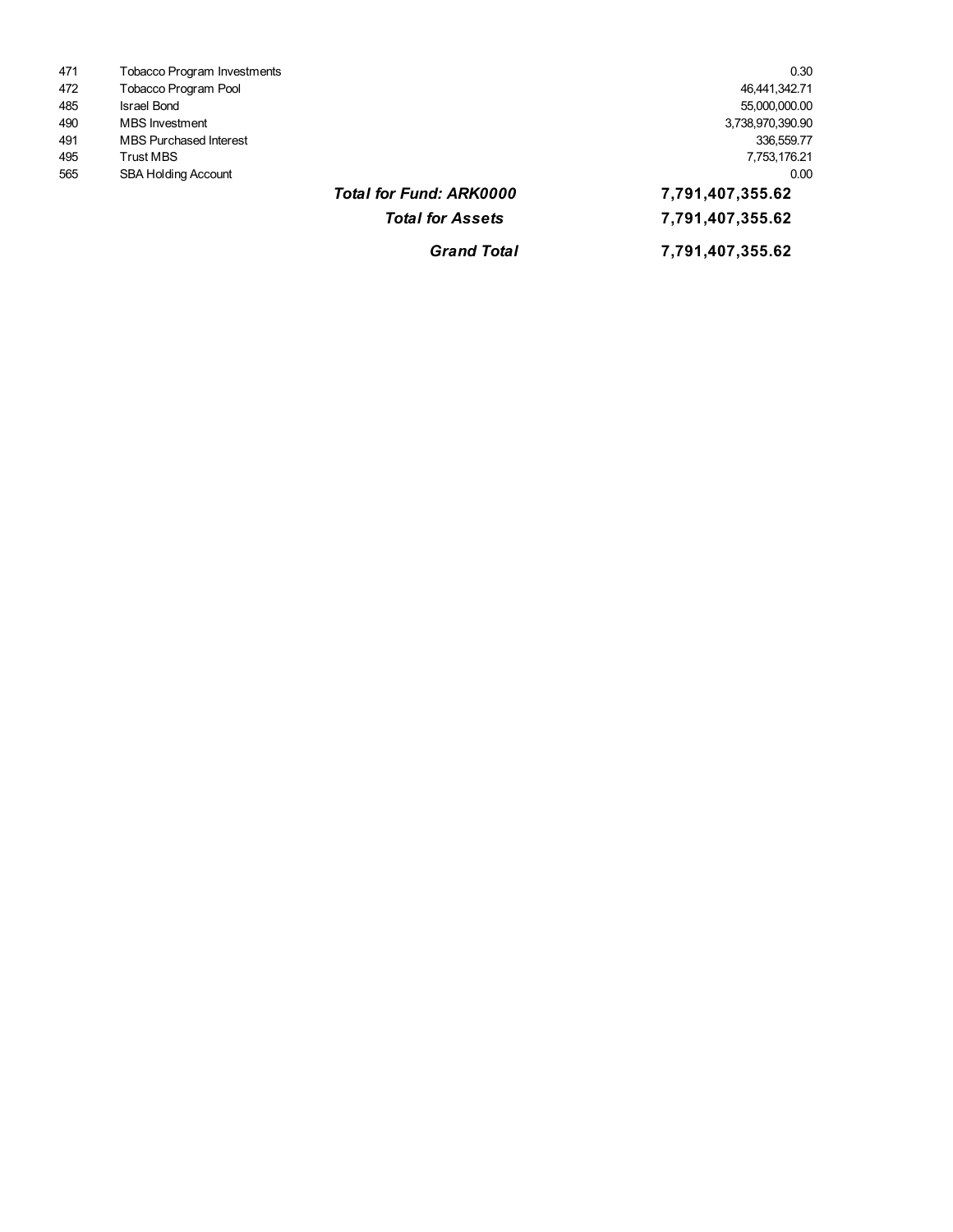| <b>Activity</b>      |                  | Page:<br>1            |
|----------------------|------------------|-----------------------|
| '30/2021             |                  | $\pmb{0}$<br>User:    |
| <b>Debits</b>        | <b>Credits</b>   | <b>Ending Balance</b> |
|                      |                  |                       |
| 54,928.34            | 63,715.72        | 1,878.75              |
| 0.00                 | 0.00             | 8,317.50              |
| 471.40               | 5,625.69         | 7,693.64              |
| 0.00                 | 0.00             | 6,317.50              |
| 1,122.00             | 1,393.88         | 14,093.34             |
| 8.00                 | 1,527.00         | 798,491.50            |
| 2,328,324,420.41     | 2,320,019,169.97 | 14,251,490.96         |
| 25,357.30            | 25,357.30        | 0.00                  |
| 70,019,439.45        | 70,019,439.45    | 0.00                  |
| 0.00                 | 0.00             | 0.00                  |
| 940, 136, 150.05     | 940, 136, 150.05 | 0.00                  |
| 0.00                 | 0.00             | 0.00                  |
| 118,021.80           | 278,104.00       | 29,299.93             |
| 20,449.72            | 17,464.72        | 3,130.00              |
| 0.00                 | 0.00             | 380.00                |
| 0.00                 | 0.00             | 32,503.09             |
| 3,209.82             | 3,209.82         | 0.00                  |
| 186,289.02           | 173,480.03       | 17,916.99             |
| 2,485,000.00         | 0.00             | 24,735,000.00         |
| 0.00                 | 0.00             | 40,000,000.00         |
| 0.00                 | 0.00             | 5,000,000.00          |
| 0.00                 | 0.00             | 0.00                  |
| 0.00                 | 0.00             | 0.00                  |
| 4,629.53             | 0.00             | 58,272,830.55         |
| 4,694,406,683.36     | 4,694,074,616.07 | 946,720.35            |
| 4.75                 | 0.00             | 195,734.23            |
| 9,433.97             | 110,595,770.60   | 293,975,767.48        |
| 1,841.92             | 13,794,488.41    | 71,851,955.25         |
| 0.25                 | 0.00             | 11,358.22             |
| 2.17                 | 0.00             | 102,049.65            |
| 982,001,490.06       | 842,000,000.00   | 179,140,863.56        |
| 8.58                 | 0.00             | 10,508.61             |
| 5,552.07             | 0.00             | 50,292,774.82         |
| 111,733,621.68       | 111,491,355.13   | 10,860,577.71<br>0.00 |
| $0.00\,$<br>2,579.64 | 0.00<br>0.00     | 20,251,358.79         |
| 65,900,758.29        | 65,900,758.29    | 0.00                  |
| 336,349.35           | 239,977.58       | -239,977.58           |
| 7,682,750,691.93     | 7,682,750,691.93 | 0.00                  |
| 0.00                 | 0.00             | 25,000,000.00         |
| 3,187.30             | 0.00             | 82,457,525.45         |
| 437, 148.55          | 630,898.55       | $-193,750.00$         |
| 0.00                 | 0.00             | 55, 125, 854. 13      |
| 5,867,250,533.18     | 5,998,103,339.46 | 1,493,738,650.47      |
| 54,176,831.56        | 59,673,330.00    | 74,659,236.57         |
| 44,979,750.00        | 44,986,500.00    | 44,979,750.00         |
| 76,983,984.12        | 134,894,023.67   | 158,672,891.31        |
| 0.00                 | 0.00             | 0.08                  |
| 50,111,085.96        | 0.00             | 50,111,085.96         |
| 0.00                 | 29,993.50        | 86,401,995.15         |
| 0.00                 | 226,528.53       | 155,796.28            |
| 0.00                 | 0.00             | 233,746,260.90        |
| 0.00                 | 0.00             | 11,036.67             |
| 0.00                 | 0.00             | 695,849,610.59        |
| 0.00                 | 0.00             | 4,000,000.00          |
| 731.79               | 436, 178.74      | 49,509,586.56         |
|                      |                  |                       |

Page: 1